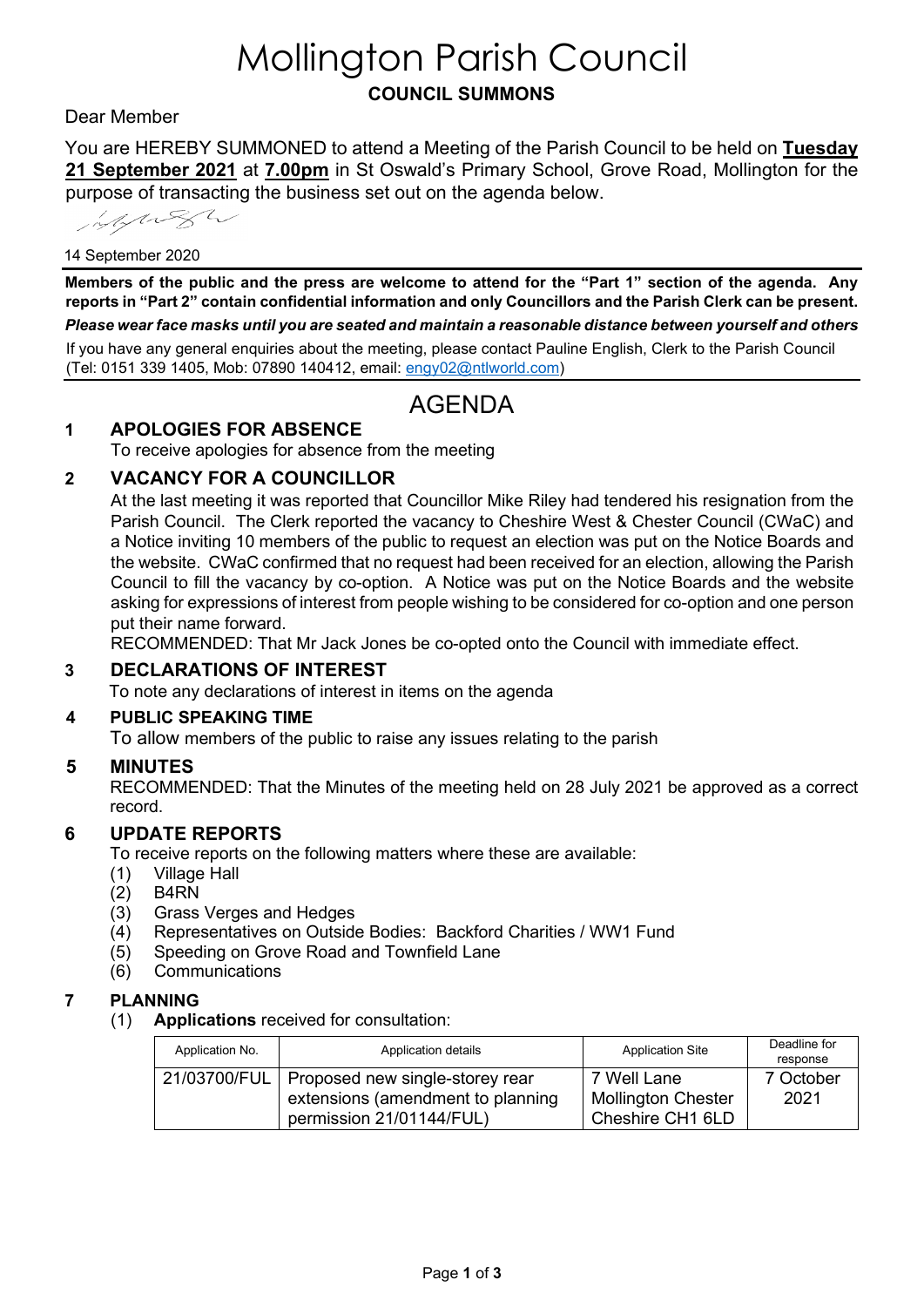# (2) **Decisions** taken by CWaC

| Application No. | Application details                                                                                                                                                                                                                                                                               | Application site                                                                      | Decision |
|-----------------|---------------------------------------------------------------------------------------------------------------------------------------------------------------------------------------------------------------------------------------------------------------------------------------------------|---------------------------------------------------------------------------------------|----------|
| 20/01430/FUL    | Change of use of barns into hydro-therapy<br>pool, gymnasium and annexe flat for use<br>in connection with the new dwelling                                                                                                                                                                       | Elm Farm Townfield<br>Lane Mollington<br>Chester CH1 6NJ                              | Approved |
| 20/04324/FUL    | Farm redevelopment including conversion<br>of buildings to 5 dwellings, demolition of<br>several existing buildings and the erection<br>of new agricultural buildings                                                                                                                             | Warren Farm<br><b>Townfield Lane</b><br><b>Mollington Chester</b><br>Cheshire CH1 6LB | Approved |
| 21/01144/FUL    | storey side/rear extension,<br>Single<br>alteration to side windows                                                                                                                                                                                                                               | 7 Well Lane<br><b>Mollington Chester</b><br>Cheshire CH1 6LD                          | Approved |
| 21/00646/FUL    | single storey, part two storey<br>Part<br>extension to rear, and erection of new<br>garage to side; External alterations to<br>convert existing garage, add external<br>insulation and render, replace windows<br>and doors; Addition of a pitched roof over<br>existing flat roofed garage/porch | Ashbourne House,<br>Well Lane,<br>Mollington, Chester<br>CH <sub>1</sub> 6LD          | Approved |

# (3) Awaiting decision:

| 20/04168/FUL | Two storey front and side extension and detached garage at Dilkhush, 3             |  |  |
|--------------|------------------------------------------------------------------------------------|--|--|
|              | Feilden Court, Mollington, Chester CH1 6LS                                         |  |  |
| 21/01339/FUL | Single storey rear extension at 8 Well Lane, Mollington, Chester CH1 6LD           |  |  |
| 21/01380/FUL | Demolition of existing garage, erection of detached garage to front, single storey |  |  |
|              | side extension, two storey and single storey rear extensions at Greenacres,        |  |  |
|              | Townfield Lane, Mollington, Chester CH1 6NJ                                        |  |  |
| 21/02008/FUL | Change of use of land to enclosed private dog day care/dog exercise facility       |  |  |
|              | including parking and addition of site office/ timber store on land at Mere        |  |  |
|              | Farm, Townfield Lane, Mollington, Chester                                          |  |  |
| 21/02304/FUL | Single storey front and first floor side extension at Warren Chase, Townfield      |  |  |
|              | Lane, Mollington, Chester CH1 6LB                                                  |  |  |

# **7 FINANCE**

To note receipts and payments since the last meeting of the Parish Council.

# (1) **Receipts:**

# (2) **Payments**

| 26.07.21 | DD.         | Information Commissioner-Annual Fee         | 35.00  |
|----------|-------------|---------------------------------------------|--------|
| 28.07.21 | <b>SO</b>   | <b>Amenity Cleaner-wages July</b>           | 197.60 |
| 28.07.21 | <b>SO</b>   | Parish Clerk-salary July                    | 194.82 |
| 02.08.21 | <b>BACS</b> | Amenity Cleaner-additional hours, Well Lane | 91.20  |
| 31.08.21 | SO.         | <b>Amenity Cleaner-wages August</b>         | 197.60 |
| 31.08.21 | <b>SO</b>   | Parish Clerk-salary August                  | 194.82 |

# **8 HIGHWAYS**

To consider issues raised during the meeting with Kay Parry (CWaC Highways)

### **9 THE QUEEN'S PLATINUM JUBILEE 2022**

As reported at the last meeting, High Sheriffs have been asked to encourage their local communities to take part in HM The Queen's Platinum Jubilee celebrations by lighting a beacon on 2 June 2022. CWaC would like Local Councils to confirm whether (a) the parish has a temporary/ permanent beacon and (b) whether the Parish Councillors are looking to light it. As this is likely to be the last chain of beacons to be lit in the reign of HM The Queen, there is a desire to make it the largest and the most dramatic the world has ever seen.